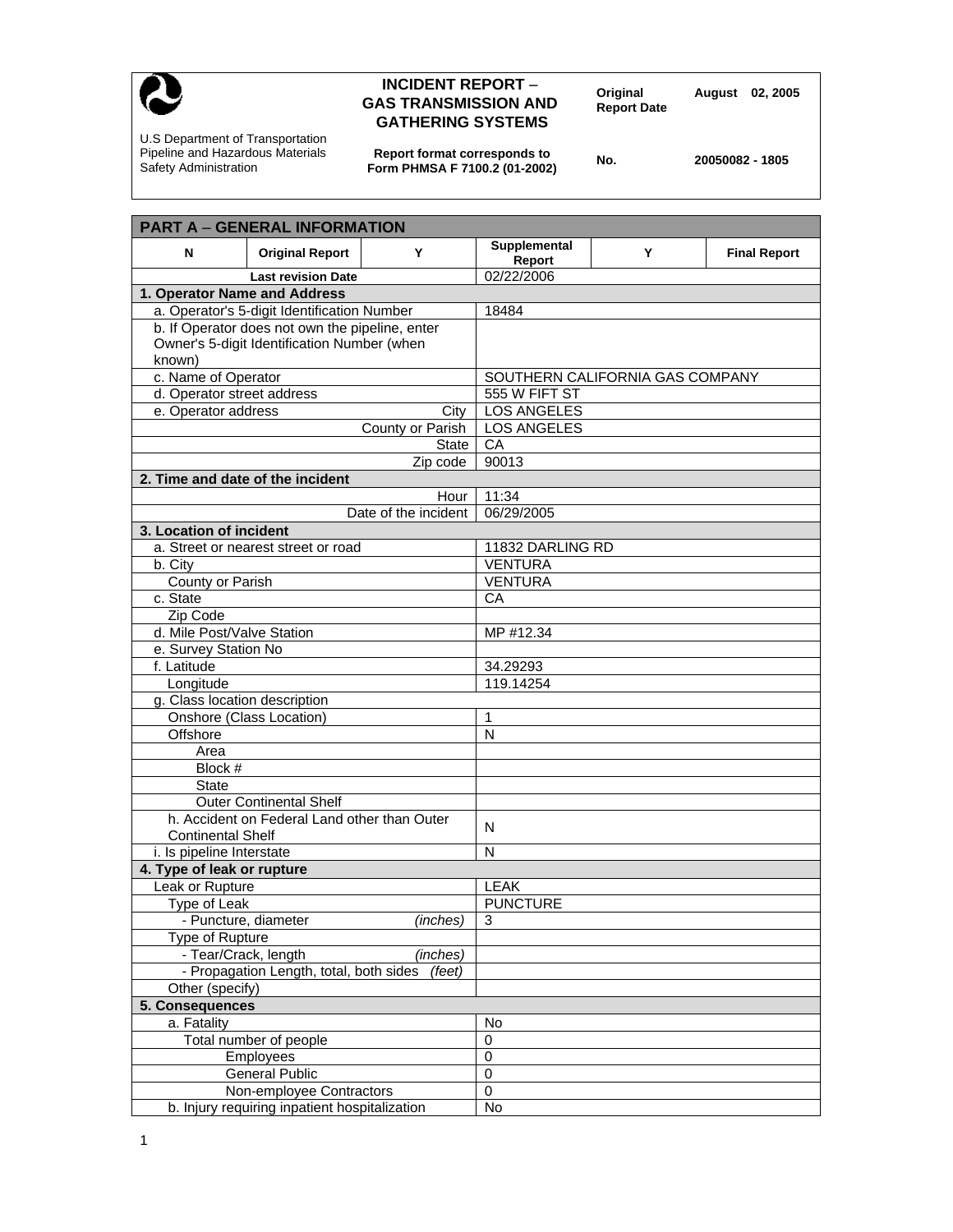| Total number of people                                             | 0                                       |
|--------------------------------------------------------------------|-----------------------------------------|
| Employees                                                          | $\mathbf 0$                             |
| <b>General Public</b>                                              | $\mathbf 0$                             |
| Non-employee Contractors                                           | 0                                       |
| c. Property damage/loss (estimated)                                | Yes                                     |
| \$<br>Total                                                        | 70,000                                  |
| \$<br>Gas loss                                                     | 10,000                                  |
| $\overline{\mathcal{S}}$<br>Operator damage                        | 60,000                                  |
| Public/private property damage<br>\$                               | 0                                       |
| d. Release Occurred in a 'High Consequence<br>Area'                | N                                       |
| e. Gas Ignited / Gas did not ignite                                | Gas did not Ignite                      |
| f. Explosion / No Explosion                                        | NO EXPLOSION                            |
| g. Evacuation (general public only)                                | N                                       |
| Number of people                                                   | 0                                       |
| <b>Evacuation Reason</b>                                           |                                         |
| 6. Elapsed time until area was made safe                           |                                         |
| Hours                                                              | $\mathbf 0$                             |
| <b>Minutes</b>                                                     | 26                                      |
| 7. Telephone Report                                                |                                         |
| <b>NRC Report Number</b>                                           | 763875                                  |
| Date                                                               | 06/29/2005                              |
| 8. Pressure                                                        |                                         |
| a. Estimated pressure at point and time of                         |                                         |
| incident<br>(PSIG)                                                 | 625.00                                  |
| b. Max. allowable operating pressure (MAOP)<br>(PSIG)              | 780.00                                  |
| c. MAOP established by 49 CFR section                              | 49 CFR 192.619(c)                       |
| d. Did an over pressurization occur relating to                    | N                                       |
| the incident?                                                      |                                         |
| <b>PART B - PREPARER AND AUTHORIZED SIGNATURE</b>                  |                                         |
| Preparer's Name                                                    | W. JEFF KOSKIE                          |
| Preparer's Title                                                   |                                         |
| Area Code and Telephone Number                                     | 2132443283                              |
| Preparer's E-mail Address                                          | WKOSKIE@SEMPRAUTILITIES.COM             |
| Area Code and Facsimile Number                                     | 2132448155                              |
| <b>PART C - ORIGIN OF THE INCIDENT</b>                             |                                         |
| 1. Incident occurred on                                            |                                         |
| 2. Failure occurred on                                             | <b>BODY OF PIPE</b>                     |
| Other (specify)                                                    |                                         |
| 3. Material involved (pipe, fitting, or other                      |                                         |
| component)                                                         | <b>STEEL</b>                            |
| Plastic failure was                                                |                                         |
| a. ductile                                                         | N                                       |
| b. brittle                                                         | N                                       |
| c. joint failure                                                   | N                                       |
| Material other than plastic or steel                               |                                         |
| 4. Part of the system involved in incident                         | ONSHORE PIPELINE, INCLUDING VALVE SITES |
| Other (specify)                                                    |                                         |
| 5. Year the pipe or component which failed was                     |                                         |
| installed                                                          | 1944                                    |
| <b>PART D - MATERIAL SPECIFICATION</b>                             |                                         |
|                                                                    |                                         |
| 1. Nominal pipe size (NPS)<br>(inches)<br>2. Wall thickness inches | 18.00<br>0.31                           |
|                                                                    |                                         |
| 3. Specification                                                   | X 45                                    |
| <b>SMYS</b>                                                        | 50                                      |
| 4. Seam type                                                       |                                         |
| 5. Valve type                                                      |                                         |
| 6. Pipe or valve manufactured by                                   |                                         |
| in year                                                            | 1944                                    |
| <b>PART E - ENVIRONMENT</b>                                        |                                         |
| 1. Area of incident                                                | UNDER GROUND                            |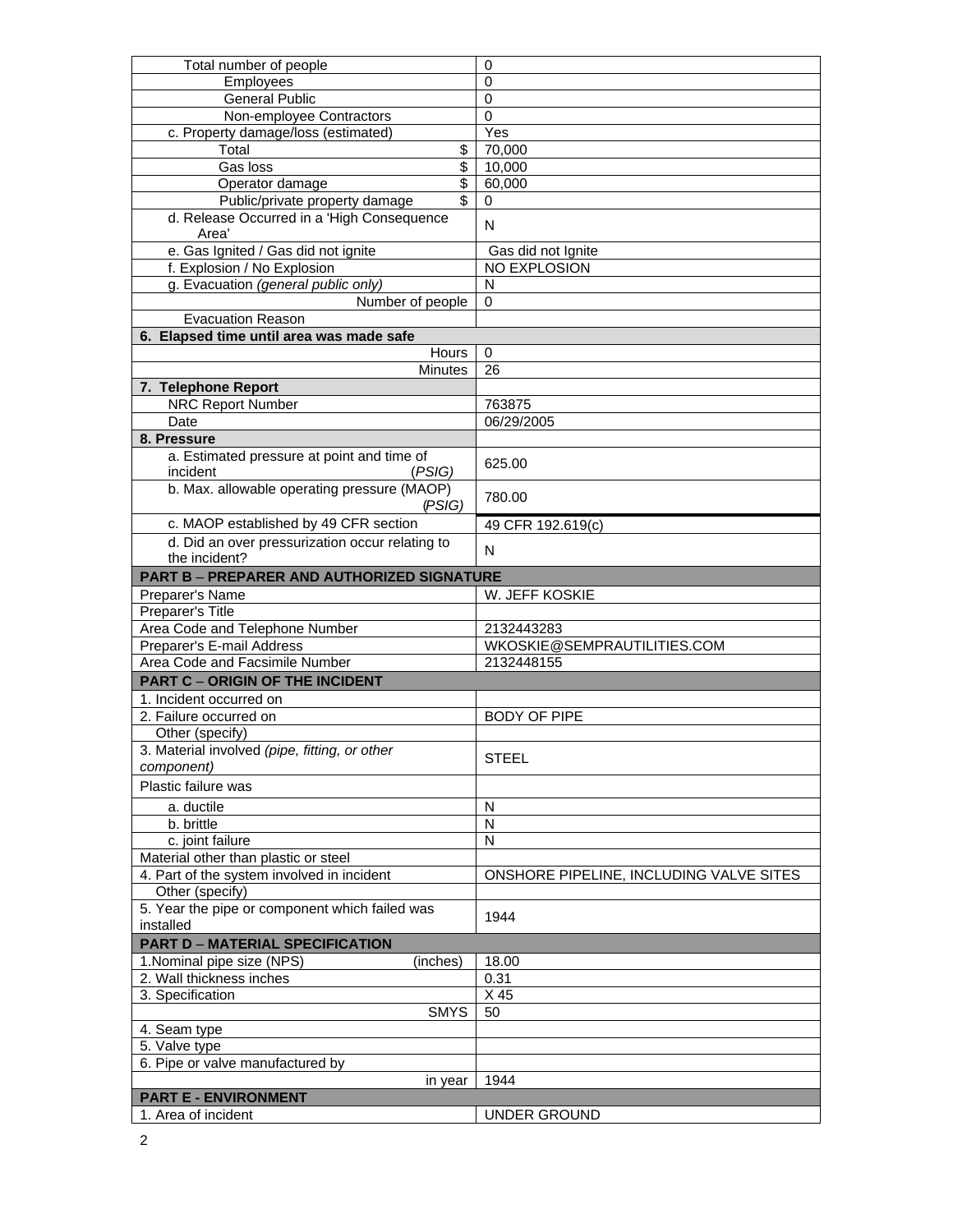| Other (specify)                                                    |                        |
|--------------------------------------------------------------------|------------------------|
| Depth of cover<br>(inches)                                         | 22                     |
| <b>PART F - APPARENT CAUSE</b>                                     |                        |
| <b>F1-CORROSION</b>                                                |                        |
| 1. External Corrosion                                              |                        |
| 2. Internal Corrosion                                              |                        |
| Complete items a-e where applicable                                |                        |
| a. Pipe Coating                                                    |                        |
| b. Visual Examination                                              |                        |
| Other (specify)                                                    |                        |
| c. Cause of Corrosion                                              |                        |
| Other (specify)                                                    |                        |
| d. Was corroded part of pipeline considered to                     |                        |
| be under cathodic protection prior to discovering                  |                        |
| incident?                                                          |                        |
| <b>Year Protection Started</b>                                     |                        |
| e. Was pipe previously damaged in the area of                      |                        |
| corrosion?                                                         |                        |
| How long prior to incident?<br>Years                               |                        |
| <b>Months</b>                                                      |                        |
| <b>F2-NATURAL FORCES</b>                                           |                        |
| 3. Earth Movement                                                  |                        |
| Description                                                        |                        |
| Other (specify)                                                    |                        |
| 4. Lightning                                                       |                        |
| 5. Heavy Rains/Floods                                              |                        |
| Description                                                        |                        |
| Other (specify)                                                    |                        |
| 6. Temperature                                                     |                        |
| Description                                                        |                        |
| Other (specify)                                                    |                        |
| 7. High Winds                                                      |                        |
| <b>F3 - EXCAVATION</b>                                             |                        |
| 8. Operator Excavation Damage (including their                     |                        |
|                                                                    |                        |
|                                                                    |                        |
| contractors) / Not Third Party<br>9. Third Party Excavation Damage | Yes                    |
| a. Excavator group                                                 | PROFESSIONAL EXCAVATOR |
| b. Type                                                            | <b>OTHER</b>           |
| Other (specify)                                                    | <b>FARMING</b>         |
| c. Did operator get prior notification of                          |                        |
| excavation activity?                                               | N                      |
| Date received                                                      | day<br>mo.<br>yr.      |
| Notification received from                                         |                        |
| d. Was pipeline marked?                                            | Y                      |
| Temporary markings                                                 |                        |
| Permanent markings                                                 | Y                      |
| Marks were                                                         | <b>ACCURATE</b>        |
| Were marks made within required time?                              |                        |
| <b>F4-OTHER OUTSIDE FORCE DAMAGE</b>                               |                        |
| 10. Fire/Explosion as primary cause of failure                     |                        |
| Description                                                        |                        |
| 11. Car, truck or other vehicle not relating to                    |                        |
| excavation activity damaging pipe                                  |                        |
| 12. Rupture of Previously Damaged Pipe                             |                        |
| 13. Vandalism                                                      |                        |
| <b>F5 - MATERIAL AND WELDS</b>                                     |                        |
| <b>Material</b>                                                    |                        |
| 14. Body of Pipe                                                   |                        |
| Description                                                        |                        |
| Other (specify)                                                    |                        |
| 15. Component                                                      |                        |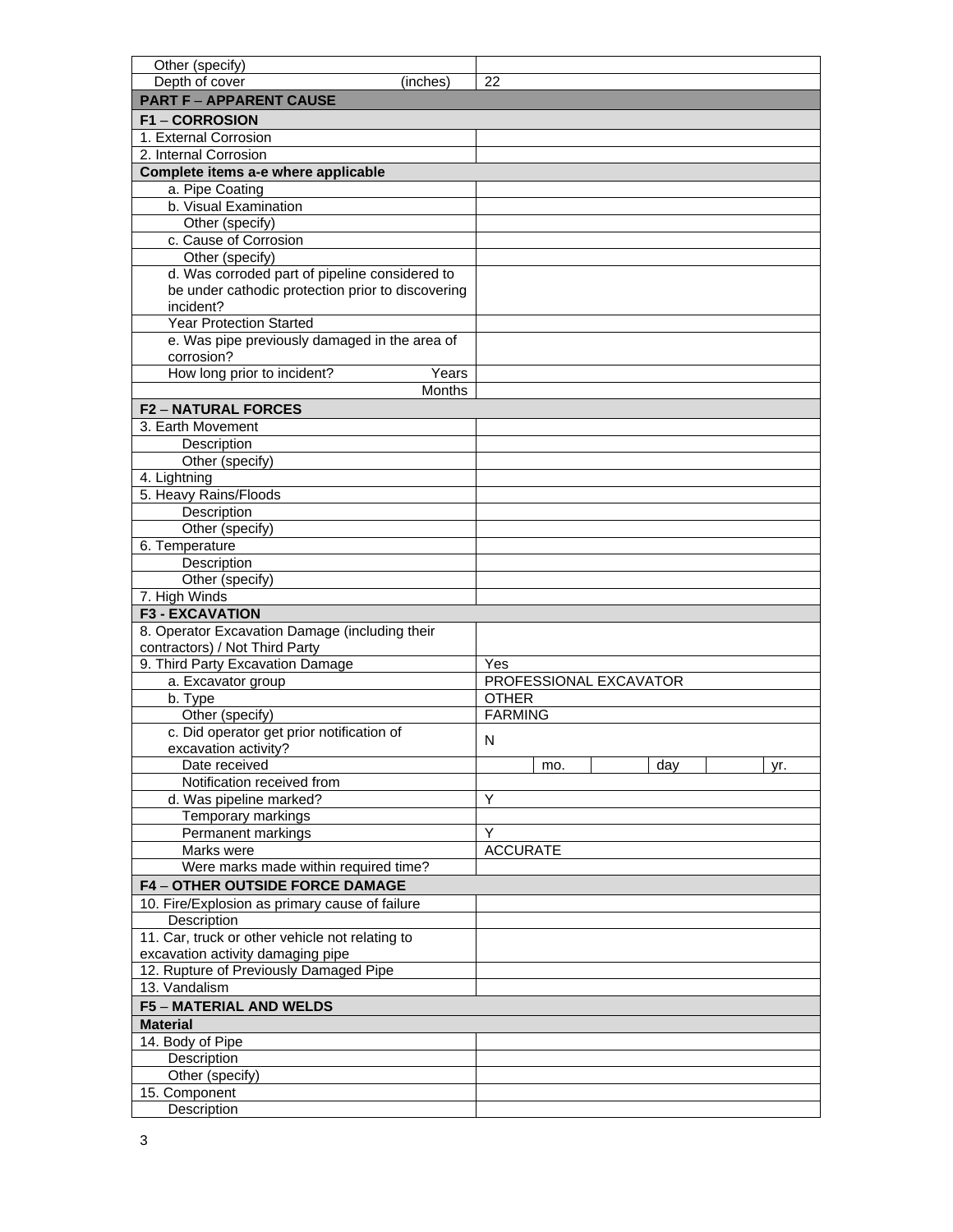| Other (specify)                                                                    |                |  |  |
|------------------------------------------------------------------------------------|----------------|--|--|
| 16. Joint                                                                          |                |  |  |
| Description                                                                        |                |  |  |
| Other (specify)                                                                    |                |  |  |
| Weld                                                                               |                |  |  |
| 17. Butt                                                                           |                |  |  |
| Description                                                                        |                |  |  |
| Other (specify)                                                                    |                |  |  |
| 18. Fillet                                                                         |                |  |  |
| Description                                                                        |                |  |  |
| Other (specify)                                                                    |                |  |  |
| 19. Pipe Seam                                                                      |                |  |  |
| Description                                                                        |                |  |  |
| Other (specify)                                                                    |                |  |  |
| Complete a-g if you indicate any cause in part F5                                  |                |  |  |
| a. Type of failure                                                                 |                |  |  |
| <b>Construction Defect</b>                                                         | <b>NO DATA</b> |  |  |
| Description                                                                        |                |  |  |
| <b>Material Defect</b>                                                             | <b>NO DATA</b> |  |  |
| b. Was failure due to pipe damage sustained in                                     |                |  |  |
| transportation to the construction or fabrication site?                            |                |  |  |
| c. Was part which leaked pressure tested before                                    |                |  |  |
| incident occurred?                                                                 |                |  |  |
| d. Date of test                                                                    |                |  |  |
| Month                                                                              |                |  |  |
| Day                                                                                |                |  |  |
| Year                                                                               |                |  |  |
| e. Test medium                                                                     |                |  |  |
| Other (specify)                                                                    |                |  |  |
| f. Time held at test pressure<br>hr                                                |                |  |  |
| g. Estimated test pressure at point of incident                                    |                |  |  |
| (PSIG)                                                                             |                |  |  |
| <b>F6 - EQUIPMENT AND OPERATIONS</b>                                               |                |  |  |
| 20. Malfunction of Control/Relief Equipment                                        |                |  |  |
| Description                                                                        |                |  |  |
| Other (specify)                                                                    |                |  |  |
| 21. Threads Stripped, Broken Pipe Coupling                                         |                |  |  |
| Description                                                                        |                |  |  |
| Other (specify)                                                                    |                |  |  |
| 22. Ruptured or Leaking Seal/Pump Packing                                          |                |  |  |
| 23. Incorrect Operation                                                            |                |  |  |
| a. Type                                                                            |                |  |  |
| Other (specify)                                                                    |                |  |  |
| b. Number of employees involved who failed post-incident test                      |                |  |  |
| Drug test                                                                          |                |  |  |
| Alcohol test                                                                       |                |  |  |
| c. Were most senior employee(s) involved                                           |                |  |  |
| qualified?                                                                         |                |  |  |
| d. Hours on duty                                                                   |                |  |  |
| F7-OTHER                                                                           |                |  |  |
| 24. Miscellaneous                                                                  |                |  |  |
|                                                                                    |                |  |  |
|                                                                                    |                |  |  |
| Description                                                                        |                |  |  |
| 25. Unknown                                                                        |                |  |  |
| Description                                                                        |                |  |  |
| <b>PART G - NARRATIVE DESCRIPTION OF FACTORS CONTRIBUTING TO THE EVENT</b>         |                |  |  |
| DOT/CPUC REPORTABLE INCIDENT. 11832 DARLING ROAD, VENTURA. ON JUNE 29, 2005 AN 18" |                |  |  |
| NATURAL GAS TRANSMISSION PIPELINE OPERATING AT APPROXIMATELY 625 POUNDS WAS        |                |  |  |
| DAMAGED BY A FARMER PERFORMING GRADING WORK. WHILE GRADING FIELDS FOR              |                |  |  |
| PLANTING, THE EXCAVATOR STRUCK AND DAMAGED THE MAIN, RESULTING IN FIVE OUTAGES.    |                |  |  |
| NO INJURIES OR PUBLIC PROPERTY DAMAGE RESULTED FROM THIS INCIDENT. ALL REPAIRS     |                |  |  |
| HAVE BEEN COMPLETED, AND FIVE CUSTOMERS WHO WERE OUT OF GAS HAVE BEEN              |                |  |  |